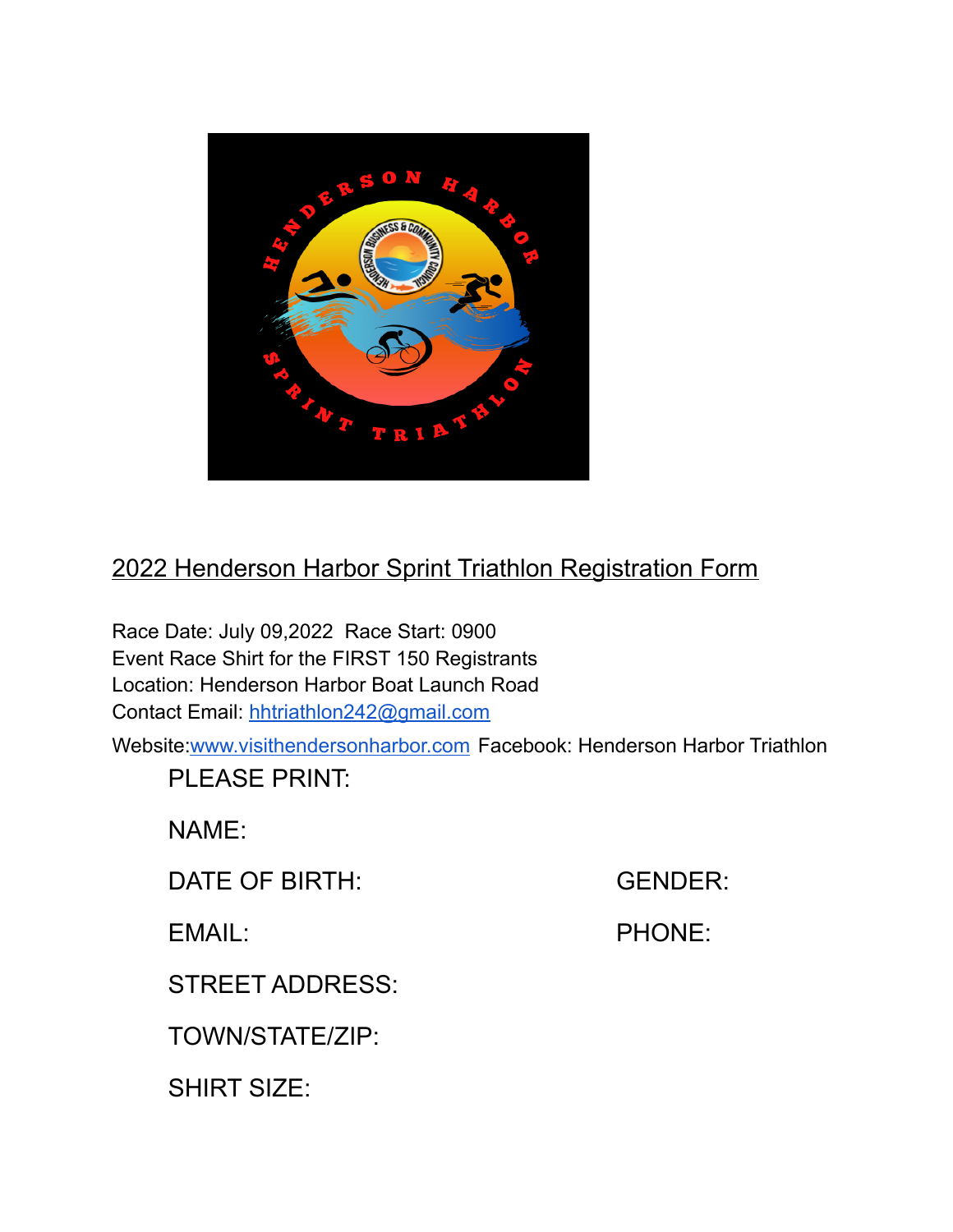PI FASE CIRCLE EVENT ENTERING: SPRINT TRIATHLON: Swim 750 Meters, Bike 20k, Run 5k Aqua-Bike: Swim 750 Meters, Bike 20k Bike-Run: Bike 20k, Run 5k

### COST:

|               | Individual | Team        |
|---------------|------------|-------------|
| before 6/1/22 | \$60       | \$40/person |
| after 5/31/22 | \$75       | \$50/person |
| race day      | \$85       | \$60/person |

### PAYMENT IN CHECK ONLY: HBCC (HENDERSON BUSINESS & COMMUNITY COUNCIL)

SEND TO: HBCC, PO BOX 438, HENDERSON HARBOR, NY 13651

# **WAIVER and ADDITIONAL TERMS**

#### **1. GENERAL WAIVER**

By indicating your acceptance, you understand, agree, warrant and covenant as follows:

In consideration of your accepting my entry, I, intending to be legally bound, do hereby, for myself, my heirs, executors, and administrators, forever waive, release and give up any and all claims, demands, liability, damages, costs and expenses of any kind whatsoever, including personal injuries to me or wrongful death against, Auyer Race Timing, Henderson Harbor Sprint Triathlon, Henderson Business and Community Council(HBCC), HBCC directors, or HBCC volunteers responsible in any manner for any risks assumed by entering the race event*.* Henderson Harbor Boat Launch, Recreation and Parks Department, sponsors, volunteers, contractors, subcontractors and their employees, representatives, agents and heirs, which may arise from my participation in the on Henderson Harbor Sprint Triathlon on July 09,2022 or while traveling to or from the event, even if caused in whole or in part by the negligence or other fault of the parties or person or persons I am hereby releasing, by the dangerous or defective condition of any property or equipment owned, maintained or controlled by them and/or because of their liability without fault. I FULLY UNDERSTAND I AM FOREVER GIVING UP IN ADVANCE ANY RIGHT TO SUE OR MAKE ANY CLAIM AGAINST THE PARTIES I AM RELEASING IF I SUFFER SUCH INJURIES AND DAMAGES EVEN THOUGH I DO NOT KNOW WHAT OR HOW EXTENSIVE THOSE INJURIES AND DAMAGES MIGHT BE AND AM VOLUNTARILY ASSUMING THE RISK OF SUCH INJURIES AND DAMAGES. I attest that I am physically fit and sufficiently trained for this strenuous competition. I will assume my own medical and emergency expenses in the event of an accident or other incapacity or injury resulting from or occurring in my participation. In consideration of this being an amateur event, I release the rights of any and all photographic material, motion picture, video tape, recordings and/or computer information organizers may wish to release for this event without obligation to me.

**2. Waiver.**